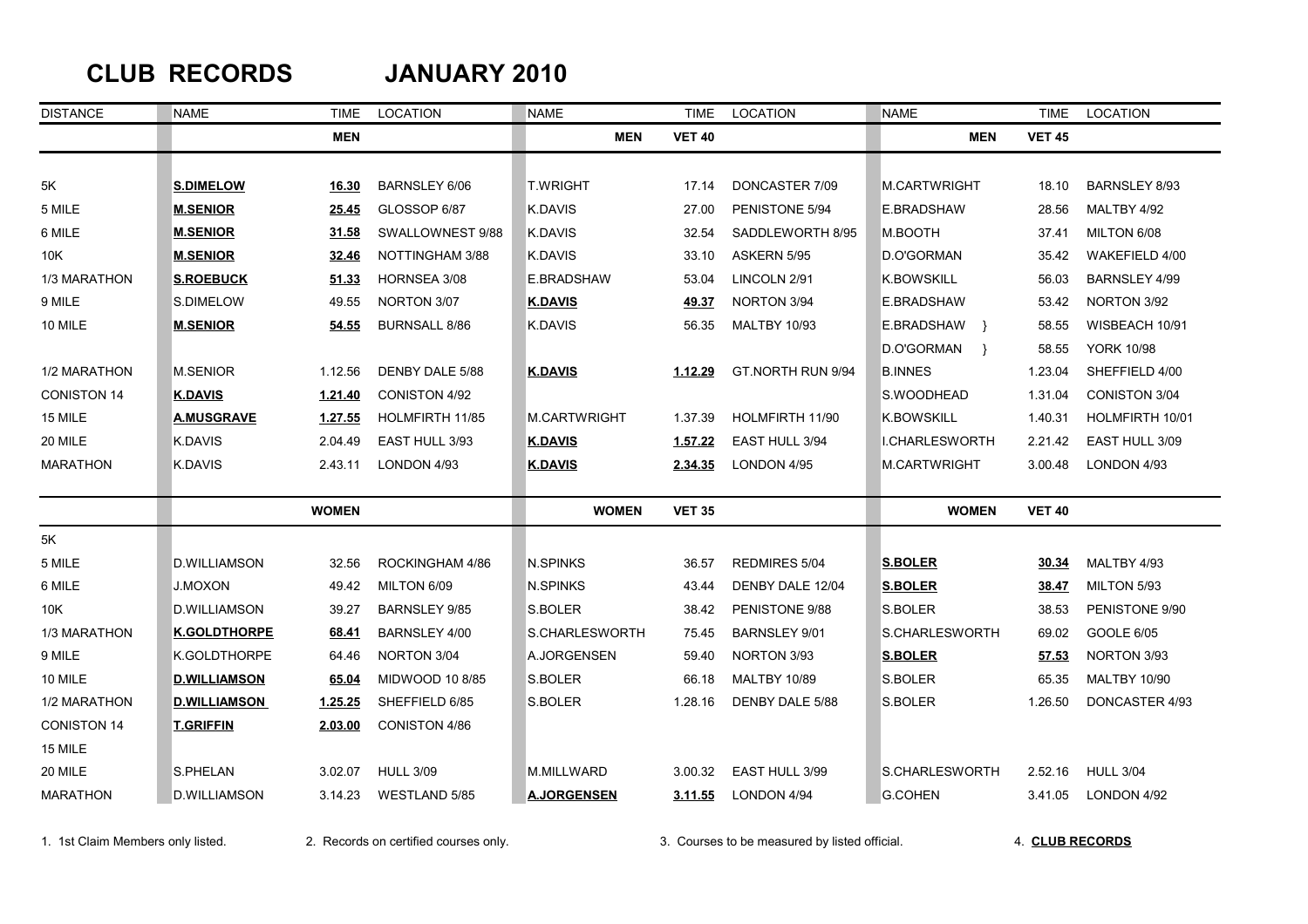### **CLUB RECORDS JANUARY 2010**

| <b>DISTANCE</b>    | <b>NAME</b>     | TIME          | LOCATION             | <b>NAME</b>         | TIME          | LOCATION                 | <b>NAME</b>         | TIME          | LOCATION             |
|--------------------|-----------------|---------------|----------------------|---------------------|---------------|--------------------------|---------------------|---------------|----------------------|
|                    | <b>MEN</b>      | <b>VET 50</b> |                      | <b>MEN</b>          | <b>VET 55</b> |                          | <b>MEN</b>          | <b>VET 60</b> |                      |
|                    |                 |               |                      |                     |               |                          |                     |               |                      |
| 5K                 | D.O'GORMAN      | 17.23         | RETFORD 5/03         | <b>M.CARTWRIGHT</b> | 19.24         | MEXBOROUGH 7/01          | <b>M.CARTWRIGHT</b> | 20.57         | DONCASTER 7/06       |
| 5 MILE             | D.O'GORMAN      | 28.22         | WOMBWELL 5/01        | S.FRITH             | 31.30         | OXSPRING 4/09            | <b>M.CARTWRIGHT</b> | 33.17         | OXSPRING 9/06        |
| 6 MILE             | <b>B.INNES</b>  | 38.22         | DENBY DALE 12/00     | <b>B.INNES</b>      | 40.04         | DENBY DALE 12/05         | <b>M.CARTWRIGHT</b> | 41.58         | ROTHER VAL 10/06     |
| 10K                | D.O'GORMAN      | 34.35         | PERCY PUD 12/01      | S.FRITH             | 40.22         | BARNSLEY 11/09           | <b>M.CARTWRIGHT</b> | 42.36         | BARNSLEY 11/06       |
| 1/3 MARATHON       | <b>B.INNES</b>  | 56.53         | BARNSLEY 4/02        | <b>M.CARTWRIGHT</b> | 61.35         | <b>BARNSLEY 9/01</b>     | R.BROWN             | 66.51         | <b>BARNSLEY 9/01</b> |
| 9 MILE             | D.BATTY         | 57.27         | NORTON 3/96          | <b>B.INNES</b>      | 60.30         | NORTON 3/06              | R.BROWN             | 62.56         | NORTON 3/01          |
| 10 MILE            | M.CARTWRIGHT    | 65.54         | ASKERN 8/97          | S.FRITH             | 65.37         | SELBY 9/09               | K.GORDON            | 73.07         | FERRIBY 1/09         |
| 1/2 MARATHON       | <b>B.INNES</b>  | 1.22.11       | WORKSOP 11/02        | S.FRITH             | 1.27.59       | <b>BRIDLINGTON 10/09</b> | R.BROWN             | 1.38.56       | WORKSOP 11/02        |
| <b>CONISTON 14</b> | S.WOODHEAD      | 1.37.27       | <b>CONISTON 3/08</b> |                     |               |                          | S.MILLWOOD          | 1.51.37       | <b>CONISTON 3/09</b> |
| 15 MILE            | D.BATTY         | 1.44.27       | HOLMFIRTH 10/95      | S.FRITH             | 1.43.14       | HOLMFIRTH 10/09          | R.BROWN             | 1.57.59       | HOLMFIRTH 10/01      |
| 20 MILE            | R.BROWN         | 2.30.13       | EAST HULL 3/93       | R.BROWN             | 2.32.13       | EAST HULL 3/97           | R.BROWN             | 2.38.08       | EAST HULL 3/01       |
| <b>MARATHON</b>    | <b>B.INNES</b>  | 3.05.17       | SHEFFIELD 4/02       | R.BROWN             | 3.25.15       | LONDON 4/96              | R.BROWN             | 3.33.51       | LONDON 4/01          |
|                    | <b>WOMEN</b>    | <b>VET 45</b> |                      | <b>WOMEN</b>        | <b>VET 50</b> |                          | <b>WOMEN</b>        | <b>VET 55</b> |                      |
| 5K                 |                 |               |                      | <b>J.BUCKLEY</b>    | <u>17.57</u>  | <b>YORK 8/08</b>         |                     |               |                      |
| 5 MILE             | P.SENIOR        | 39.19         | WOMBWELL 4/89        | <b>J.BUCKLEY</b>    | 30.37         | WOMBWELL 2/08            | S.HIGHAM            | 38.42         | WORSBOROUGH 5/05     |
| 6 MILE             | J.WELBOURN      | 41.40         | MILTON 5/95          | J.BUCKLEY           | 37.01         | MILTON 6/08              | S.HIGHAM            | 48.37         | DENBY DALE 12/04     |
| 10K                | S.BOLER         | 39.05         | BARNSLEY 11/94       | <b>J.BUCKLEY</b>    | 37.19         | ROTHWELL 4/08            | S.HIGHAM            | 47.45         | PERCY PUD 12/04      |
| 1/3 MARATHON       | S.HIGHAM        | 69.23         | BARNSLEY 4/99        | S.HIGHAM            | 70.28         | BARNSLEY 4/02            | S.HIGHAM            | 72.05         | GOOLE 6/05           |
| 9 MILE             | S.CHARLESWORTH  | 69.41         | NORTON 3/09          | S.HIGHAM            | 72.38         | NORTON 3/04              | S.HIGHAM            | 71.07         | NORTON 3/06          |
| 10 MILE            | S.CHARLESWORTH  | 79.23         | FERRIBY 1/09         | P.SENIOR            | 81.51         | <b>MALTBY 10/91</b>      | S.HIGHAM            | 84.08         | FERRIBY 1/07         |
| 1/2 MARATHON       | S.HIGHAM        | 1.51.40       | GT NORTH RUN 10/98   | S.HIGHAM            | 1.46.37       | WORKSOP 10/00            | S.HIGHAM            | 1.45.34       | SHEFFIELD 5/05       |
| <b>CONISTON 14</b> | C.SKEENE        | 2.14.15       | <b>CONISTON 3/09</b> |                     |               |                          | S.HIGHAM            | 2.00.07       | CONISTON 3/07        |
| 15 MILE            |                 |               |                      |                     |               |                          |                     |               |                      |
| 20 MILE            | <b>S.HIGHAM</b> | 2.49.27       | EAST HULL 3/99       |                     |               |                          |                     |               |                      |
| <b>MARATHON</b>    | S.HIGHAM        | 3.59.13       | LONDON 4/99          |                     |               |                          |                     |               |                      |

1. 1st Claim Members only listed. 2. Records on certified courses only. 3. Courses to be measured by listed official. 4. **CLUB RECORDS**